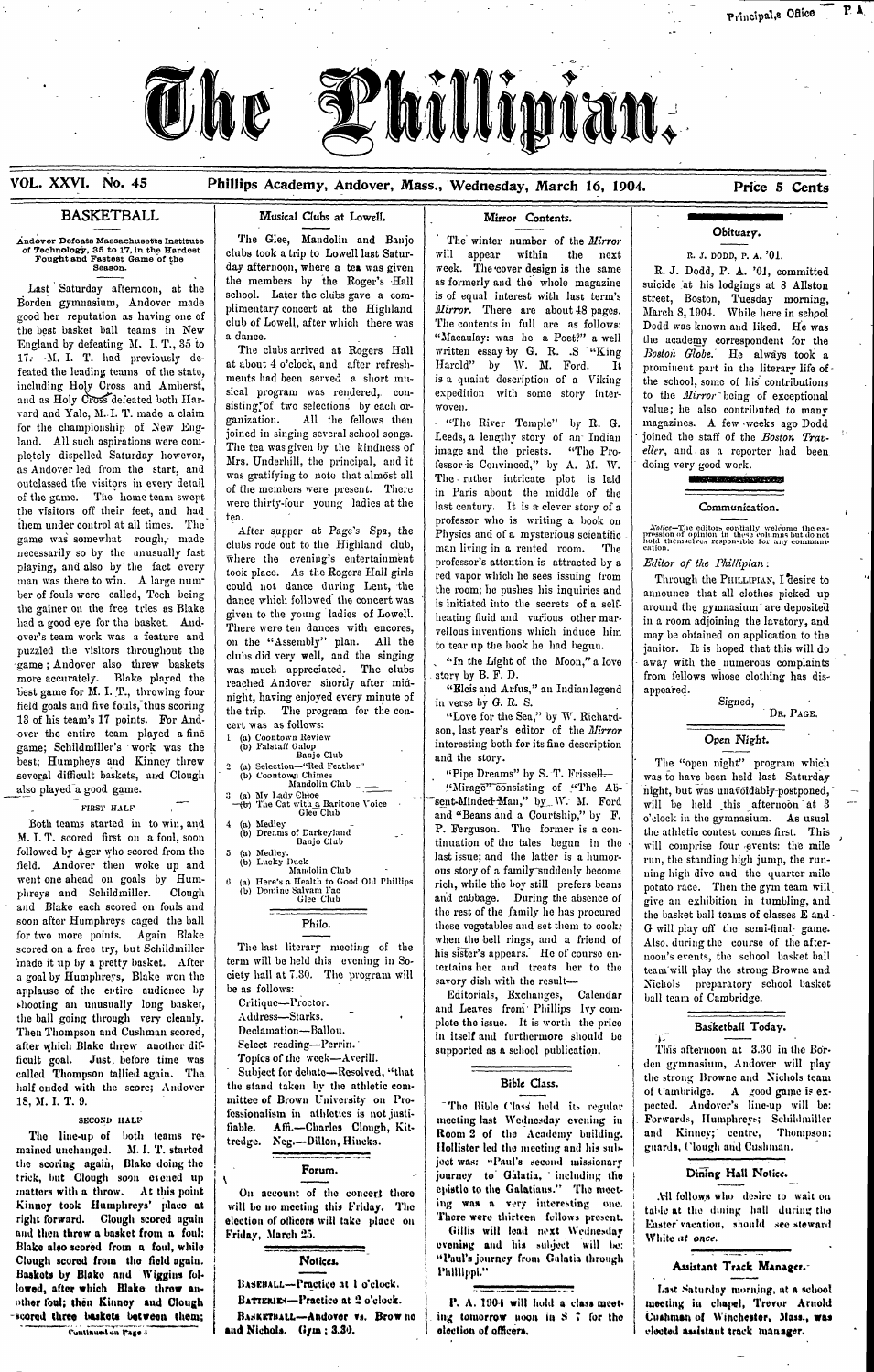# The Phillipian.

## BOARD OF EDITORS

T. A. CUSHMAN, '01 1 1 **Managing Editor** A. P. KITCHEL, '05, . . . Asst Managing Editor

J. W. MARSHALL, '04. THANTER EATON, '01

Published every Wednesday and Saturday duting the School year.

Terms: \$2.00 per Year. Single Coples 5 cents

The PHILLIPIAN WHI be devoted to matters of<br>Interest to the members of the Academy and the  $$\tt M$$  matter intended for publication must be signed by the writter's name graduates

### Notice to Advertisers

To insure change of advertisement, copy unst<br>be reeffied for Wednesday, not later than Tuesday noon, for Saturday, not later than Filday non.<br>Sex mas e sex conservado de eneros

Entered as second class matter at the Andover<br>Pest-office

### THE ANDOVER PRESS

### Wednesday, March 16, 1904.

ومساعدته المحتمد والراويد From all reports the musical clubs acquitted themselves well last Saturday night at Lowell, when they gave a complimentary concert to the Rogers Hall school. Each club did its part well, and thus upheld Andover's reputation in the musical and social line. The school, and moreespecially the musical clubs, are very grateful for the treatment received at the hands of the liostesses, which was of the highest order. Such trips make the school all the more favorable in the public eye, besides affording the members of the various teams a vast amount of pleasure.

It is now time for the class baseball teams to elect their captains and managers for the coming year, and to arrange their schedules with the high school teams in the surrounding towns. This should be attended to at once, as the schedules will soon be filled if prompt action is not taken. Let every class, within the week, see that its baseball officers are elected and its secudule started.

## Summer Camp.

Mr. N. W. Carlton of Pelta, Col., college man, offers fine opportunities for a summer outing to any fellows in school who would wish to spend their vacation on a ranch. Mr. Carlton's summer camp is situated in the heartof the finest mountain and scenic region of Colorado. It affords fine hunting, mountain sheep, elk. deer, bear, and grouse. There is also "grange" riding, eattle round ups, branding, roping, etc. Saddle horses and all camp equipments will be furmshed. For further particulars see the editor.



At the Theatres.

Boston-"The Merchant of Venice." Hollis—Mrs. Leslie Carter in "Du Barry.

Majestic-"The Show G.rl." Globe-The Awakening of Vr. Tipp.

Tremont-"The Prince of P.Jsen."

Colonial-Lulu Glaser in "Polly Varden."

<sup>1</sup> Park -"Mrs. Wiggs of the Cabbage Patch."

Castle Square-"Editha's Barglar."

Ward McLanahan, P. A. 702, Y. 'on', has been elected a member of the Dining hall committee at Yale.

The following Andover men are on the Yale Banjo club-1. D. Liggett, F. S. Sheldon and F. R. Wickwire.

**Skates Sharpened Gymnasium Suits** 

H. F. Cl

P. O. Block Andover

McMillan Bros. **TAILORS** 

AND IMFORTERS OF

-Woolen Novelties For Young Men

# 101 TREMONT ST.

BOSTON I have theirly in the Phyllipsau HADLADAƏHLA

Harry K. Blood will show line at Chap.'s

# E. V. N. HITCHCOCK Photographer to Phillips Heademy

Developing and Printing for Amateurs a Specialty All work is made with Best Professional Papers Agent for EASTMAN KODAK CO. Framing and Pas-partouting at Low Rates Views of all the Academy Buildings in 3 Sizes

TEN YEARS experience in catering to the wants of Phillips Academy Students. Call and see me.  $z \neq z$ .

egwn from 21e II 65 a ni , Ik45 to 5.00 p m. Tuesday aril Saturday<br>evenings, 7.00 to 8.00. Closed during football games.

Flease mention the l'holipian

STUDIO, 4 MAIN STREET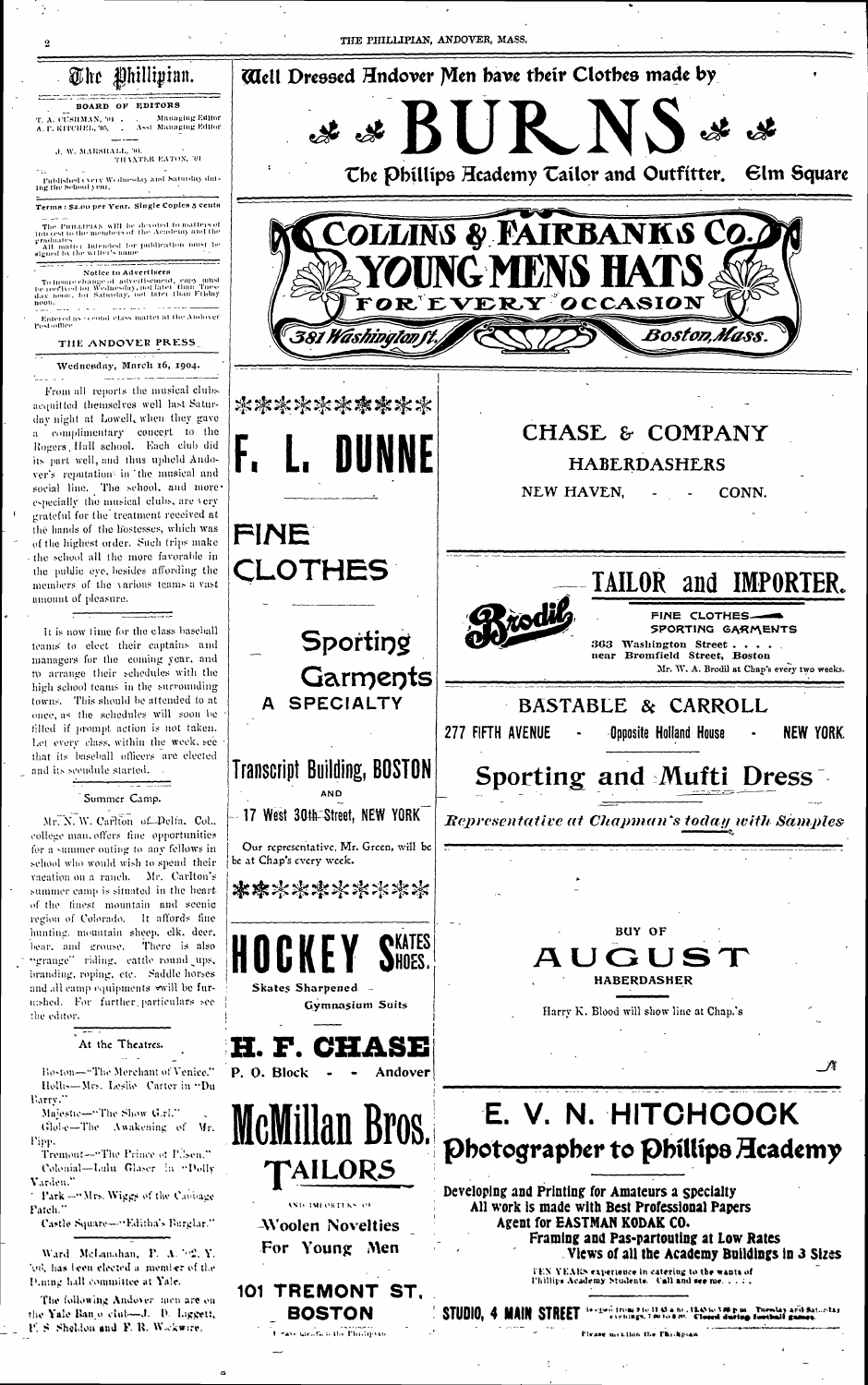THE PHILLIPIAN, ANDOVER, MASS.